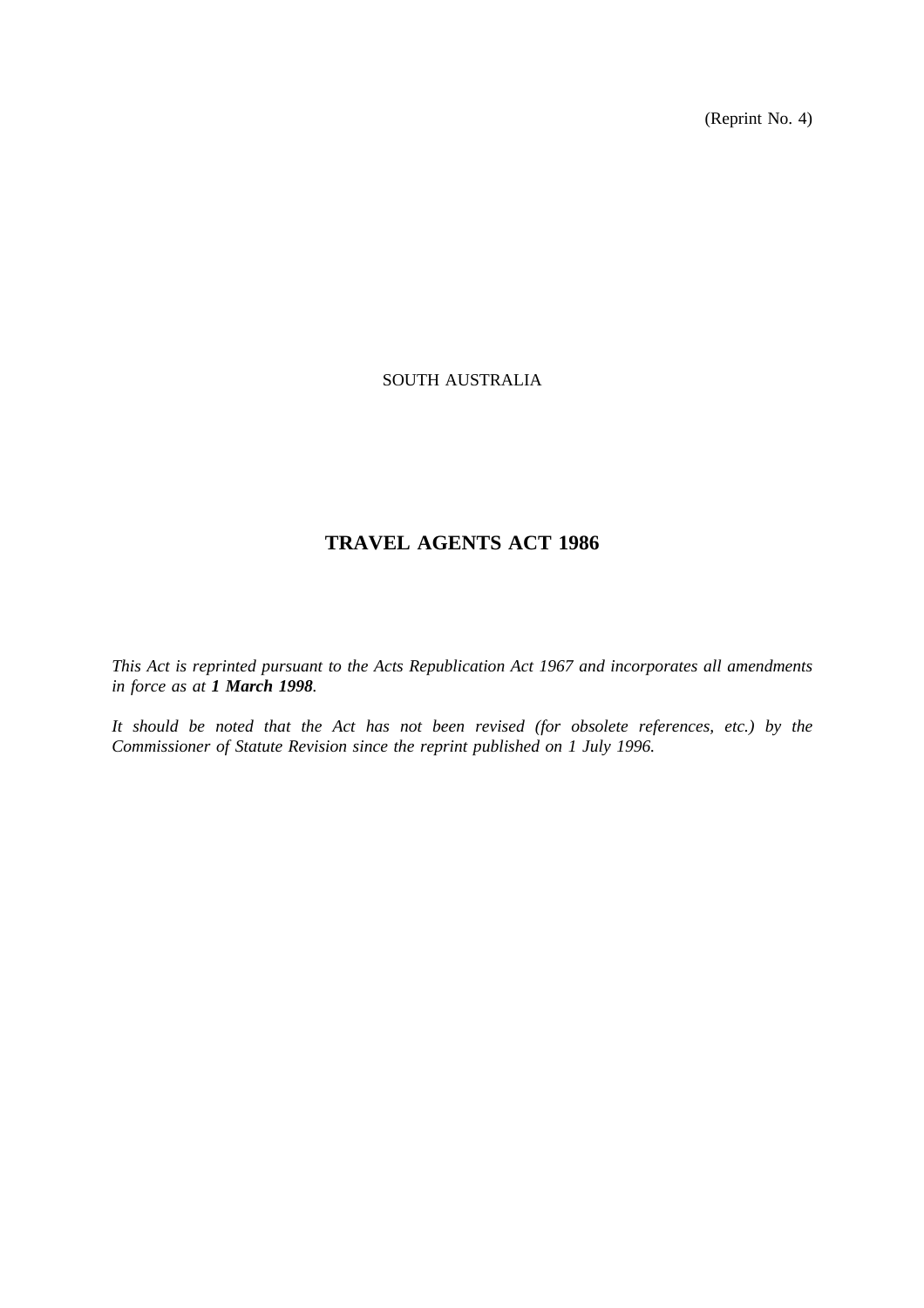# **SUMMARY OF PROVISIONS**

# **PART 1 PRELIMINARY**

- 1. Short title
- 3. Interpretation
- 4. Business of travel agent
- 5. Act to bind Crown
- 6. Commissioner to be responsible for administration of Act

#### **PART 2**

# **LICENSING OF TRAVEL AGENTS**

## **DIVISION 1—GRANT OF LICENCES**

- 7. Travel agents to be licensed
- 8. Application for licence<br>9. Finitement to be licens
- 9. Entitlement to be licensed<br>10. Conditions of licences
- Conditions of licences
- 11. Appeals
- 12. Duration of licence and annual fee and return
- 13. Supervision of travel agent's business
- 14. Business may be carried on by unlicensed person in certain circumstances

## **DIVISION 2—DISCIPLINE**

- 15. Interpretation of Division<br>16. Cause for disciplinary act
- 16. Cause for disciplinary action 17.
- Complaints
- 18. Hearing by Court
- 18A. Participation of assessors in disciplinary proceedings
- 
- 18B. Disciplinary action<br>18C. Contravention of or Contravention of orders

#### **PART 3 THE COMPENSATION SCHEME**

- 19. Approval of the trust deed
- 20. Obligation of agent to participate in scheme
- 21. Appeals
- 25. Trustees subrogated to rights of claimant
- 26. Name in which trustees may sue and be sued

#### **PART 4 MISCELLANEOUS**

- 27. Delegations
- 28. Agreement with professional organisation
- 29. Exemptions
- 30. Registers
- 31. Commissioner and proceedings before District Court
- 32. False or misleading information<br>33. Notice to be displayed
- Notice to be displayed
- 34. Travel agent to use authorised name
- 35. Accounts to be kept
- 36. Statutory declaration
- 37. Investigations
- 38. General defence
- 39. Liability for act or default of officer, employee or agent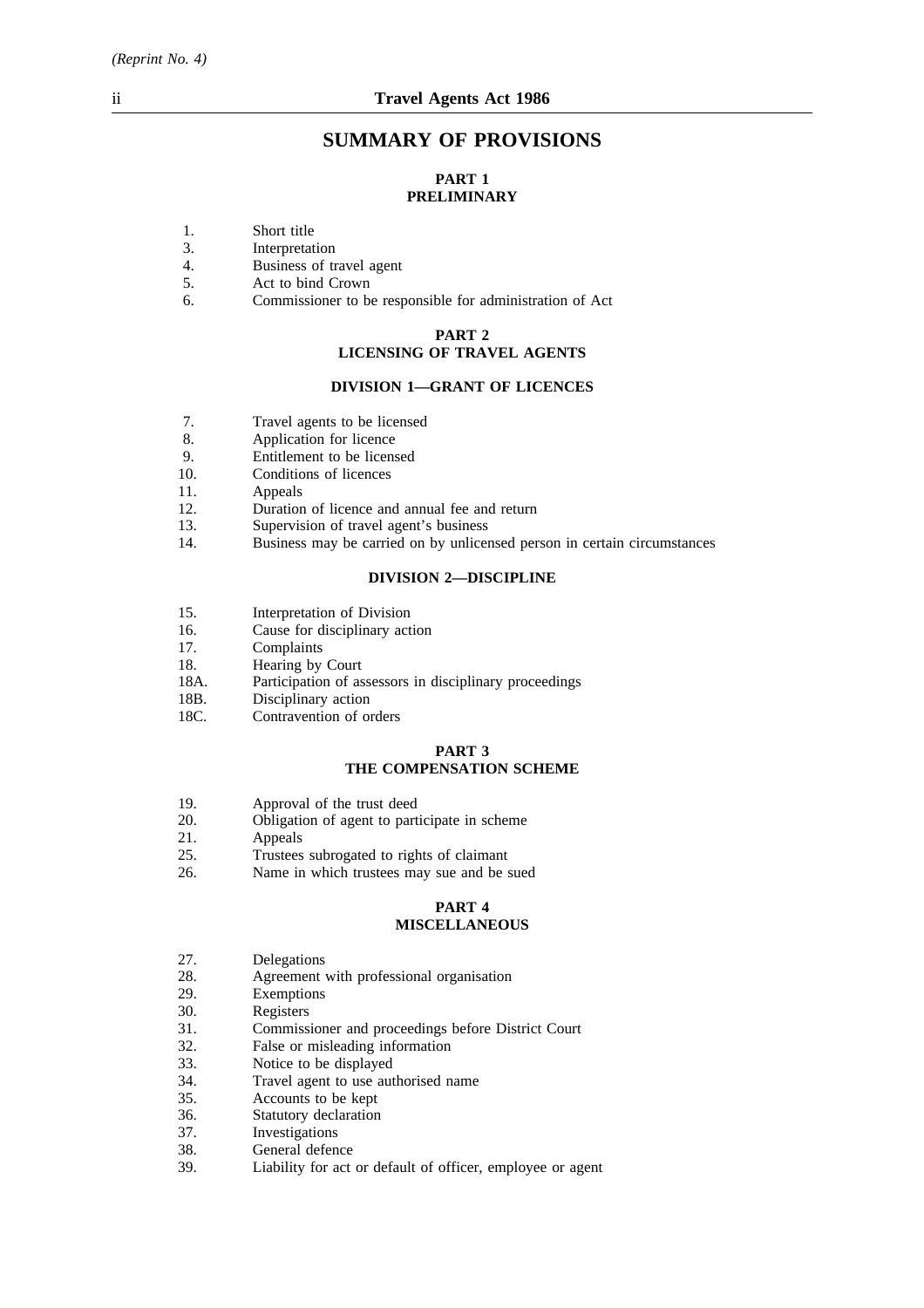- 40. Offences by bodies corporate 41. Continuing offence
- Continuing offence
- 42. Prosecutions
- 43. Evidence
- 44. Service of documents
- 45. Annual report<br>46. Regulations
- Regulations

#### **SCHEDULE**

*Appointment and Selection of Assessors for District Court*

# **APPENDIX LEGISLATIVE HISTORY**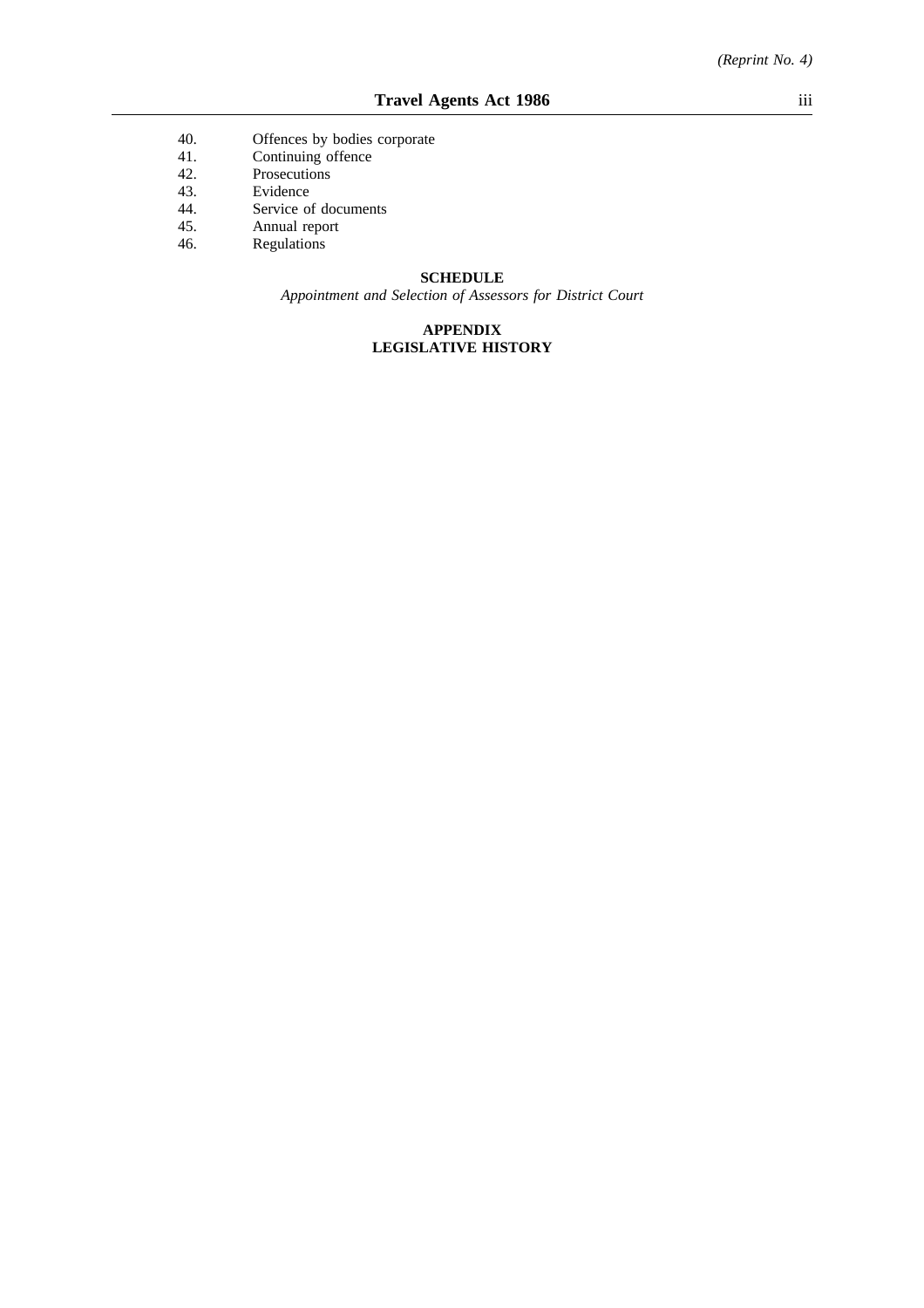# **TRAVEL AGENTS ACT 1986**

being

Travel Agents Act 1986 No. 15 of 1986 [Assented to 20 March  $1986$ ]<sup>1</sup>

as amended by

Travel Agents Act Amendment Act 1986 No. 88 of 1986 [Assented to 4 December 1986]<sup>2</sup> Statutes Amendment (Fair Trading) Act 1987 No. 43 of 1987 [Assented to 30 April 1987]<sup>3</sup> Travel Agents Act Amendment Act 1988 No. 73 of 1988 [Assented to 24 November 1988] Statutes Amendment (Commercial Licences) Act 1992 No. 55 of 1992 [Assented to 29 October 1992]<sup>4</sup> Travel Agents (Miscellaneous) Amendment Act 1996 No. 11 of 1996 [Assented to 11 April 1996]<sup>5</sup> **Statutes Amendment and Repeal (Common Expiation Scheme) Act 1996 No. 34 of 1996 [Assented to**

**2 May 1996]6 (as amended by Statutes Amendment (Attorney-General's Portfolio) Act 1997 No. 59 of 1997 [Assented to 31 July 1997]7 )**

- <sup>1</sup> Came into operation (except ss. 5, 7, 11, 21-24) 23 February 1987: *Gaz*. 12 February 1987, p. 294; ss. 7 and 11 came into operation 1 July 1987: *Gaz*. 7 May 1987, p. 1204; s. 21 was subsequently substituted and ss. 22-24 were repealed by Act No. 73 of 1988 before they were brought into operation; s. 5 had not been brought into operation at the date of this reprint.
- <sup>2</sup> Came into operation 23 February 1987: *Gaz*. 12 February 1987, p. 295.<br><sup>3</sup> Came into operation 26 Ostober 1987: *Gaz*. 24 September 1987, p. 940
- <sup>3</sup> Came into operation 26 October 1987: *Gaz*. 24 September 1987, p. 940.
- <sup>4</sup> Came into operation 10 December 1992: *Gaz*. 10 December 1992, p. 1752.
- <sup>5</sup> Came into operation 1 July 1996: *Gaz*. 27 June 1996, p. 3107.
- **<sup>6</sup> Clause 40 of Sched. came into operation 1 March 1998:** *Gaz***. 5 February 1998, p. 862.**
- **<sup>7</sup> Part 8 (s. 16) came into operation 14 September 1997:** *Gaz***. 11 September 1997, p. 704.**

#### *NOTE:*

- *Asterisks indicate repeal or deletion of text.*
- *Entries appearing in bold type indicate the amendments incorporated since the last reprint.*
- *For the legislative history of the Act see Appendix.*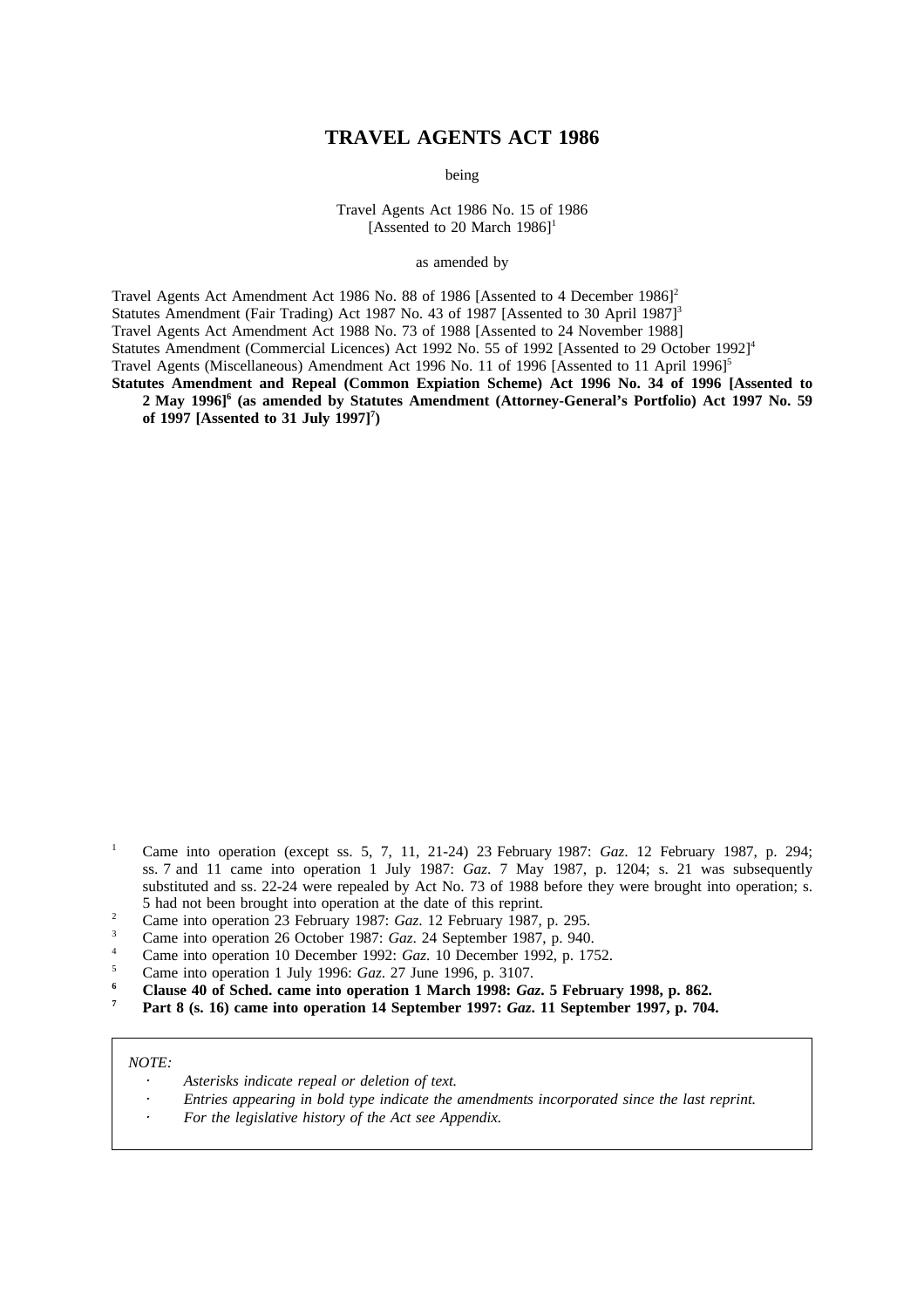**An Act to provide for the licensing of travel agents; and for other purposes.**

The Parliament of South Australia enacts as follows:

# **PART 1 PRELIMINARY**

## **Short title**

**1.** This Act may be cited as the *Travel Agents Act 1986*.

\*\*\*\*\*\*\*\*\*\*

## **Interpretation**

**3.** In this Act, unless the contrary intention appears—

"**authorised name**" in respect of a licensed travel agent means—

- *(a)* the name of the travel agent as it appears in the licence; or
- *(b)* a business name registered by the travel agent under the *Business Names Act 1963* of which the Commissioner has been given prior notice in writing;

"**authorised officer**" means a person who is an authorised officer under the *Fair Trading Act 1987*;

"**the Commissioner**" means the Commissioner for Consumer Affairs;

"**the compensation fund**" means the compensation fund established under the trust deed;

"**corresponding law**" means a law of another State, or of a Territory of the Commonwealth declared by regulation to be a corresponding law for the purposes of this Act;

"**director**" of a body corporate includes—

- *(a)* a person occupying or acting in the position of director or member of the governing body of the body corporate, by whatever name called and whether or not validly appointed to occupy or duly authorised to act in the position; and
- *(b)* any person in accordance with whose directions or instructions the directors or members of the governing body of the body corporate are accustomed to act;

"**District Court**" means the Administrative and Disciplinary Division of the District Court;

"**licence**" means a licence under this Act; and "**licensee**", "**licensed**" and "**unlicensed**" have corresponding meanings;

"**the trust deed**" means the trust deed approved under section 19;

"**vehicle**" includes a boat, aircraft or other means of transport.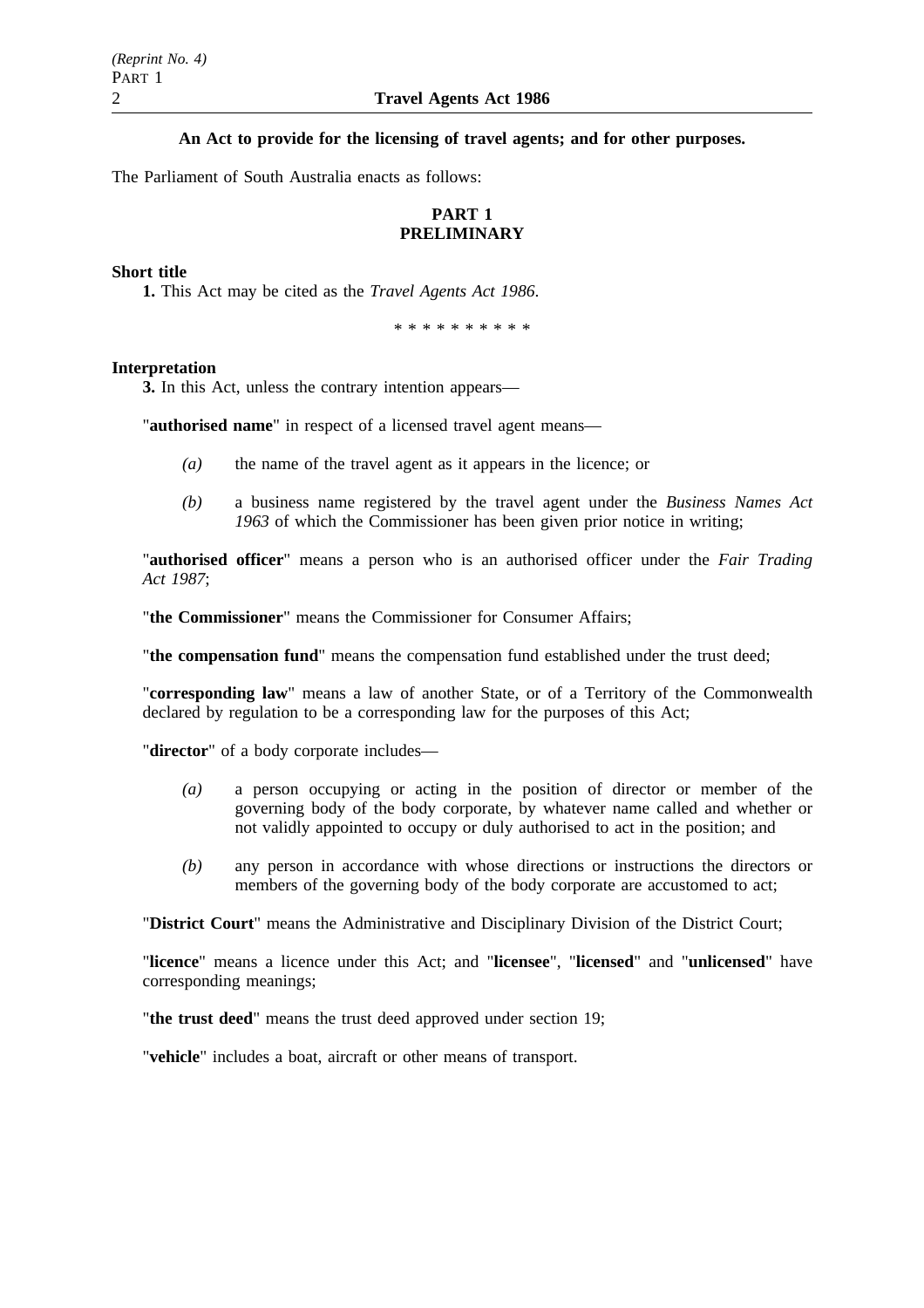#### **Business of travel agent**

**4.** (1) Subject to this section, a person carries on business as a travel agent if the person in the course of a business—

- *(a)* sells or arranges to sell rights to travel; or
- *(b)* sells or arranges to sell rights to travel and accommodation; or
- *(c)* carries out an activity set out in the regulations.
- (2) A person does not carry on business as a travel agent—
- *(a)* by reason of anything done by that person in the course of employment;
- *(b)* by reason of selling, or arranging for the sale of, rights to travel in a vehicle owned by that person;
- *(c)* by reason of selling, or arranging for the sale of, rights to accommodation at a place owned by that person;
- *(d)* by reason of carrying on an activity set out in the regulations.

(3) A person is the owner of a vehicle or place of accommodation for the purposes of this section if that person has lawful possession of the vehicle or place of accommodation.

(4) In this section—

"**sale**", in relation to rights, includes the conferral or assignment of the rights; and "**to sell**" has a corresponding meaning.

## Act to bind Crown<sup>1</sup>

*5. (1) This Act binds the Crown not only in right of South Australia but also, so far as the legislative power of Parliament permits, the Crown in all its other capacities.*

*(2) Nothing in this Act renders the Crown in right of South Australia or in any other capacity liable to be prosecuted for an offence or obliges the Crown in right of South Australia to hold a licence.*

#### **Commissioner to be responsible for administration of Act**

**6.** The Commissioner is responsible, subject to the control and direction of the Minister, for the administration of this Act.

<sup>1</sup> S. 5 had not been brought into operation at the date of this reprint.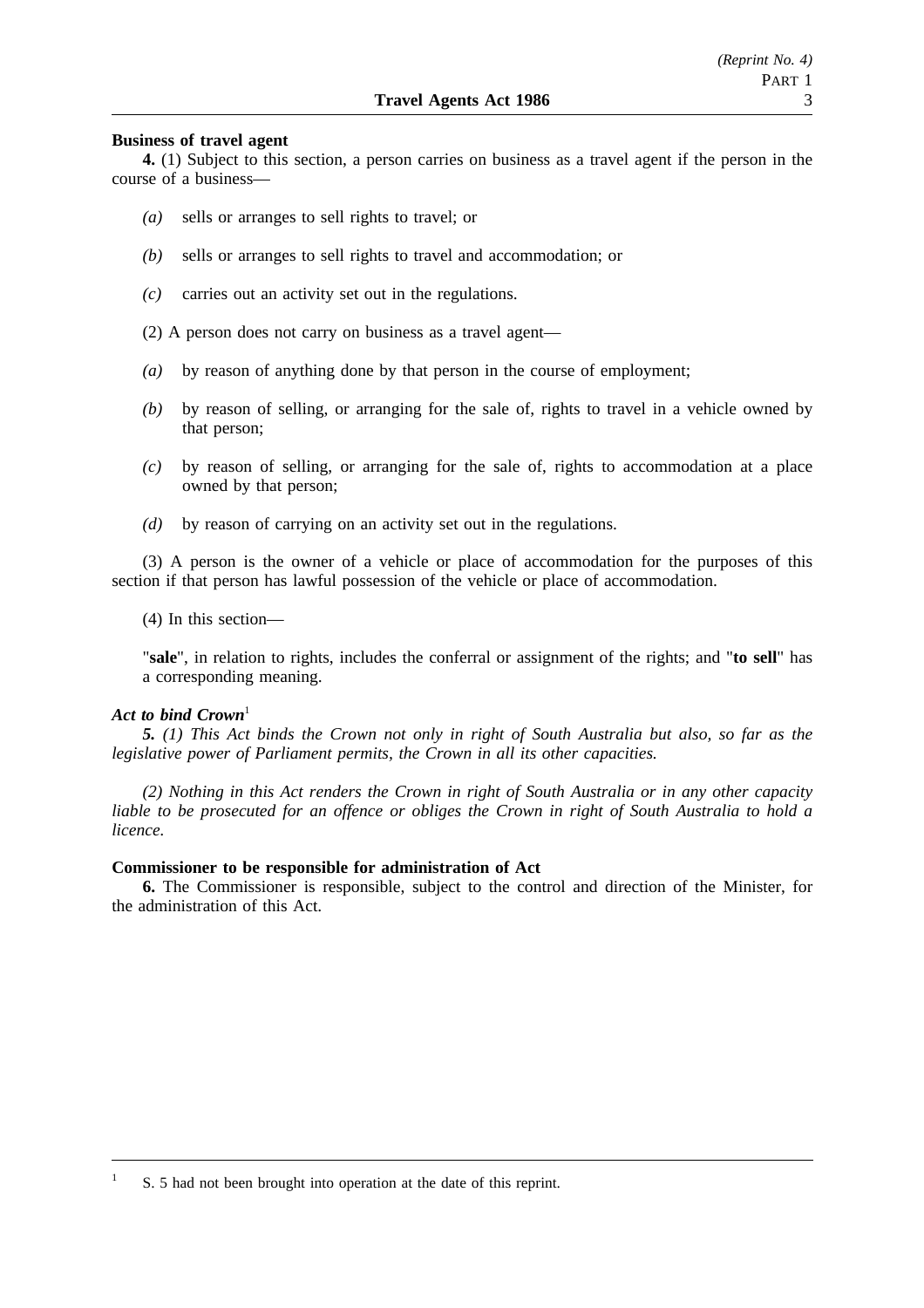## **PART 2 LICENSING OF TRAVEL AGENTS**

# **DIVISION 1—GRANT OF LICENCES**

#### **Travel agents to be licensed**

**7.** (1) A person must not—

- *(a)* carry on business as a travel agent except as authorised by a licence under this Act; or
- *(b)* advertise or otherwise hold himself or herself out as being entitled to carry on business as a travel agent unless authorised to carry on business as such an agent by a licence under this Act.

Maximum penalty: \$50 000.

(2) If a person is convicted of an offence against subsection (1), the court by which the conviction is recorded must order the person to pay to the Crown an amount estimated by the court to be the amount of the profit that has accrued to the convicted person or any other person with whom the convicted person has a business or personal association in consequence of the commission of the offence.

(3) An amount recovered by the Crown under an order must be paid into the compensation fund.

(4) A person required by this Act to be licensed as a travel agent is not entitled to any fee, other consideration or compensation under or in relation to a contract with another on whose behalf the person provided services as a travel agent unless—

- *(a)* the person was authorised to provide the services under a licence; or
- *(b)* a court hearing proceedings for recovery of the fee, other consideration or compensation is satisfied that the person's failure to be so authorised resulted from inadvertence only.

#### **Application for licence**

**8.** (1) An application for a licence must—

- *(a)* be made to the Commissioner in the manner and form approved by the Commissioner; and
- *(b)* be accompanied by the fee fixed by regulation.

(2) An applicant for a licence must provide the Commissioner with any information required by the Commissioner for the purposes of determining the application.

## **Entitlement to be licensed**

**9.** (1) A natural person is entitled to be granted a licence if—

- *(a)* the person is of or above the age of 18 years; and
- *(b)* the person is not disqualified under this Act or a corresponding law from holding a licence under this Act or the corresponding law or being involved in the direction, management or conduct of the business of a travel agent; and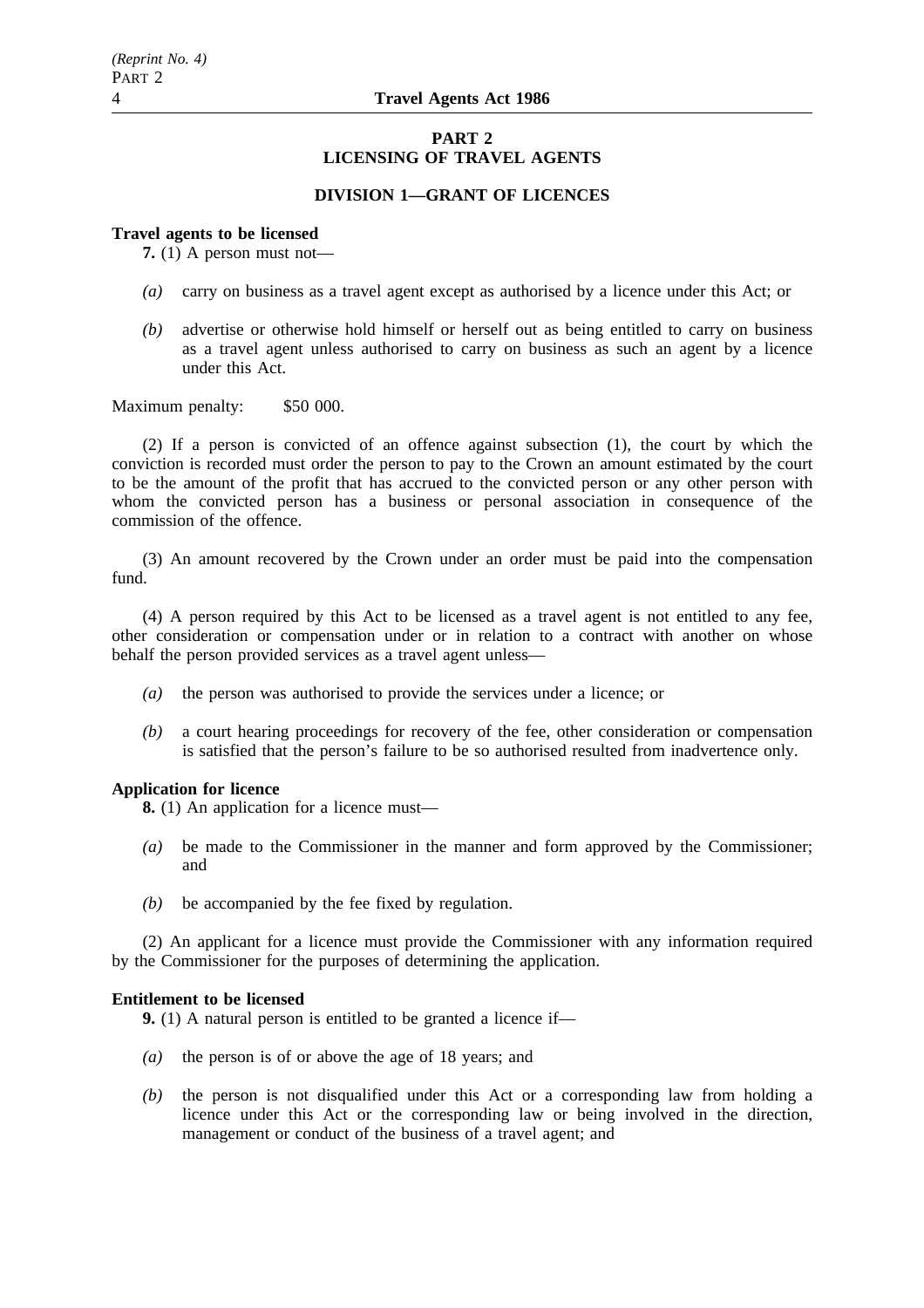- *(c)* the person has made suitable arrangements to fulfil the obligations that may arise under this Act; and
- *(d)* the trustees under the trust deed have certified that—
	- (i) the person is eligible for membership of the compensation scheme established by the trust deed; and
	- (ii) the person will be admitted as a member of the compensation scheme on being licensed; and
- *(e)* he or she is a fit and proper person to be the holder of a licence.
- (2) A body corporate is entitled to be granted a licence if—
- *(a)* the body corporate is not disqualified under this Act or a corresponding law from holding a licence under this Act or the corresponding law or being involved in the direction, management or conduct of the business of a travel agent; and
- *(b)* no director of the body corporate is disqualified under a corresponding law from holding a licence under the corresponding law or being involved in the direction, management or conduct of the business of a travel agent; and
- *(c)* the body corporate has made suitable arrangements to fulfil the obligations that may arise under this Act; and
- *(d)* the trustees under the trust deed have certified that—
	- (i) the body corporate is eligible for membership of the compensation scheme established by the trust deed; and
	- (ii) the body corporate will be admitted as a member of the compensation scheme on being licensed; and
- *(e)* each director of the body corporate is a fit and proper person to be the director of a body corporate that is the holder of a licence.

## **Conditions of licences**

**10.** (1) A licence is subject to the following conditions:

- *(a)* a condition that each place at which the licensed travel agent carries on business as a travel agent must comply with the requirements of the regulations; and
- *(b)* conditions imposed by regulation; and
- *(c)* conditions imposed by the Commissioner on granting the licence.

(2) Conditions imposed by the Commissioner on the grant of the licence may be varied or revoked by the Commissioner at any time on application by the licensed travel agent.

# **Appeals**

**11.** (1) An applicant for a licence may appeal to the District Court against a decision of the Commissioner refusing the application.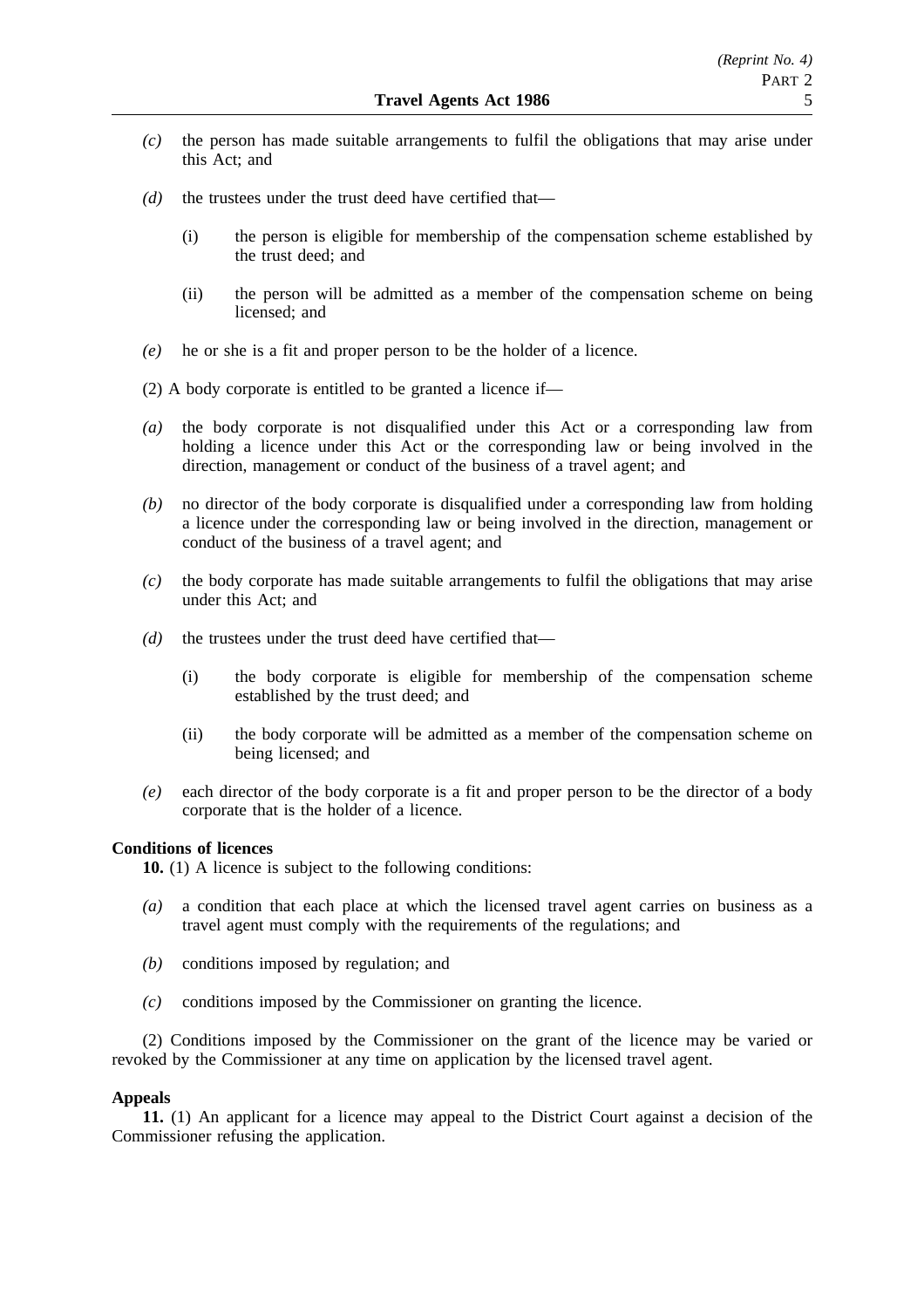(2) Subject to subsection (4), an appeal must be instituted within one month of the making of the decision appealed against or such longer period as the District Court may allow.

(3) The Commissioner must, if so required by the applicant, state in writing the reasons for the Commissioner's decision to refuse the application.

(4) If the reasons of the Commissioner are not given in writing at the time of making the decision and the applicant (within one month of the making of the decision) requires the Commissioner to state the reasons in writing, the time for instituting an appeal runs from the time at which the applicant receives the written statement of those reasons.

(5) Except as determined by the District Court, an appeal is to be conducted by way of a fresh hearing and for that purpose the Court may receive evidence given orally or, if the Court determines, by affidavit.

- (6) The District Court may, on the hearing of an appeal—
- *(a)* affirm the decision appealed against or rescind the decision and substitute a decision that the Court thinks appropriate; and
- *(b)* make any other order that the case requires (including an order for costs).

# **Duration of licence and annual fee and return**

**12.** (1) A licence remains in force (except for any period for which it is suspended) until—

- *(a)* the licence is surrendered or cancelled; or
- *(b)* the licensed travel agent dies or, in the case of a licensed body corporate, is dissolved.
- (2) A licensed travel agent must, each year not later than the date fixed by regulation—
- *(a)* pay to the Commissioner the fee fixed by regulation; and
- *(b)* lodge with the Commissioner a return in the manner and form required by the Commissioner.

(3) If a licensed travel agent fails to pay the annual fee or lodge the annual return in accordance with subsection (2), the Commissioner may, by notice in writing, require the agent to make good the default and, in addition, to pay to the Commissioner the amount fixed by regulation as a penalty for default.

(4) If the travel agent fails to comply with the notice within 28 days after service of the notice, the agent's licence is cancelled.

(5) The Commissioner must notify the travel agent in writing of the cancellation of the agent's licence.

- (6) A licensed travel agent may surrender the licence.
- (7) In this section—

"**licensed travel agent**" includes a licensed travel agent whose licence has been suspended.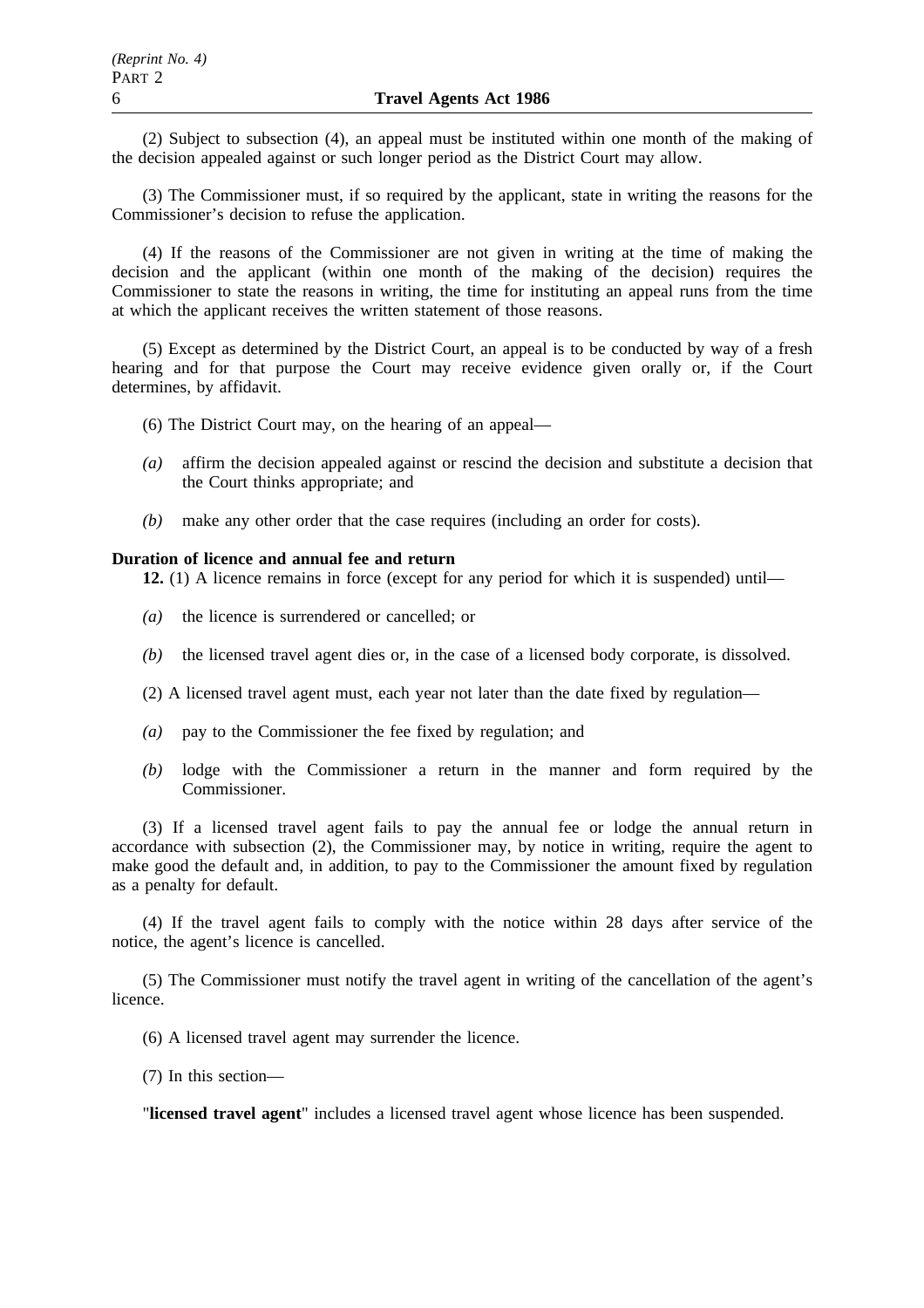#### **Supervision of travel agent's business**

**13.** (1) The business conducted at a place from which a licensed travel agent carries on business must be managed and supervised by a person with qualifications approved by the Commissioner (whether or not that person is the licensed travel agent).

(2) A licensed travel agent who fails to ensure compliance with subsection (1) is guilty of an offence.

Maximum penalty: \$20 000.

#### **Business may be carried on by unlicensed person in certain circumstances**

**14.** If a person carrying on business as a travel agent authorised by a licence dies, the personal representative of the deceased, or some other person approved by the Commissioner—

- *(a)* will be taken to have been licensed (on the same conditions as were applicable to the former licence) as from the date of death of the agent until the expiration of six months from that date or until such later date as may be fixed by the Commissioner; and
- *(b)* will be taken to have been admitted to membership of the compensation scheme on the date of death of the agent.

# **DIVISION 2—DISCIPLINE**

#### **Interpretation of Division**

**15.** In this Division—

"**director**" of a body corporate includes a former director of a body corporate;

"**travel agent**" means—

- *(a)* a person who is carrying on or formerly carried on business as a travel agent (whether or not currently or previously licensed); or
- *(b)* a licensed travel agent (whether or not carrying on business as a travel agent).

#### **Cause for disciplinary action**

**16.** (1) There is proper cause for disciplinary action against a travel agent if—

- *(a)* licensing of the agent was improperly obtained; or
- *(b)* the agent has acted contrary to an assurance accepted by the Commissioner under the *Fair Trading Act 1987*; or
- *(c)* the agent or another person has acted contrary to this Act or otherwise unlawfully, or improperly, negligently or unfairly, in the course of conducting, or being employed or otherwise engaged in, the business of the agent; or
- *(d)* the agent has insufficient financial resources properly to carry on business as a travel agent; or
- *(e)* the agent has not maintained satisfactory arrangements for the fulfilment of the agent's obligations under this Act; or
- *(f)* events have occurred such that the agent would not be entitled to be licensed as a travel agent if he or she were to apply for a licence.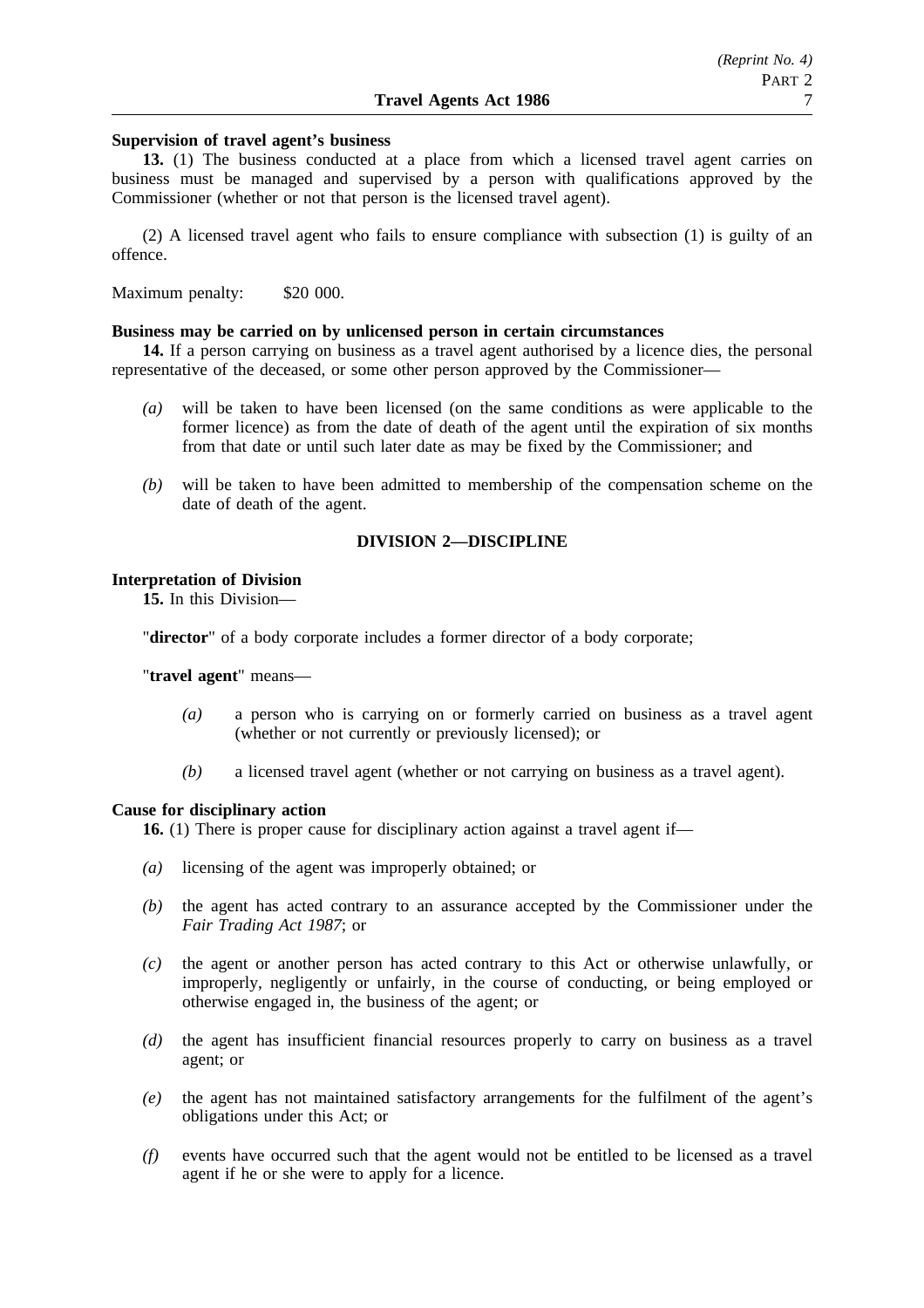(2) Disciplinary action may be taken against each director of a body corporate that is a travel agent if there is proper cause for disciplinary action against the body corporate.

(3) Disciplinary action may not be taken against a person in relation to the act or default of another if that person could not reasonably be expected to have prevented the act or default.

(4) This section applies in relation to conduct occurring before or after the commencement of this section.

## **Complaints**

**17.** The Commissioner or any other person may lodge with the District Court a complaint setting out matters that are alleged to constitute grounds for disciplinary action under this Division.

## **Hearing by Court**

**18.** (1) On the lodging of a complaint, the District Court must conduct a hearing for the purpose of determining whether the matters alleged in the complaint constitute grounds for disciplinary action under this Division.

(2) Without limiting the usual powers of the District Court, the Court may during the hearing—

- *(a)* allow an adjournment to enable the Commissioner to investigate or further investigate matters to which the complaint relates; and
- *(b)* allow the modification of the complaint or additional allegations to be included in the complaint subject to any conditions as to adjournment and notice to parties and other conditions that the Court may think fit to impose.

# **Participation of assessors in disciplinary proceedings**

**18A.** In any proceedings under this Division, the District Court will, if the judicial officer who is to preside at the proceedings so determines, sit with assessors selected in accordance with the schedule.

## **Disciplinary action**

**18B.** (1) On the hearing of a complaint, the District Court may, if it is satisfied on the balance of probabilities that there is proper cause for taking disciplinary action against the person to whom the complaint relates, by an order or orders do one or more of the following:

- *(a)* reprimand the person;
- *(b)* impose a fine not exceeding \$8 000 on the person;
- *(c)* in the case of a person who is licensed as a travel agent—
	- (i) suspend the licence for a specified period or until the fulfilment of stipulated conditions or until further order; or
	- (ii) cancel the licence; or
	- (iii) impose conditions as to the conduct of the person or the person's business as a travel agent;
- *(d)* disqualify the person from being licensed under this Act;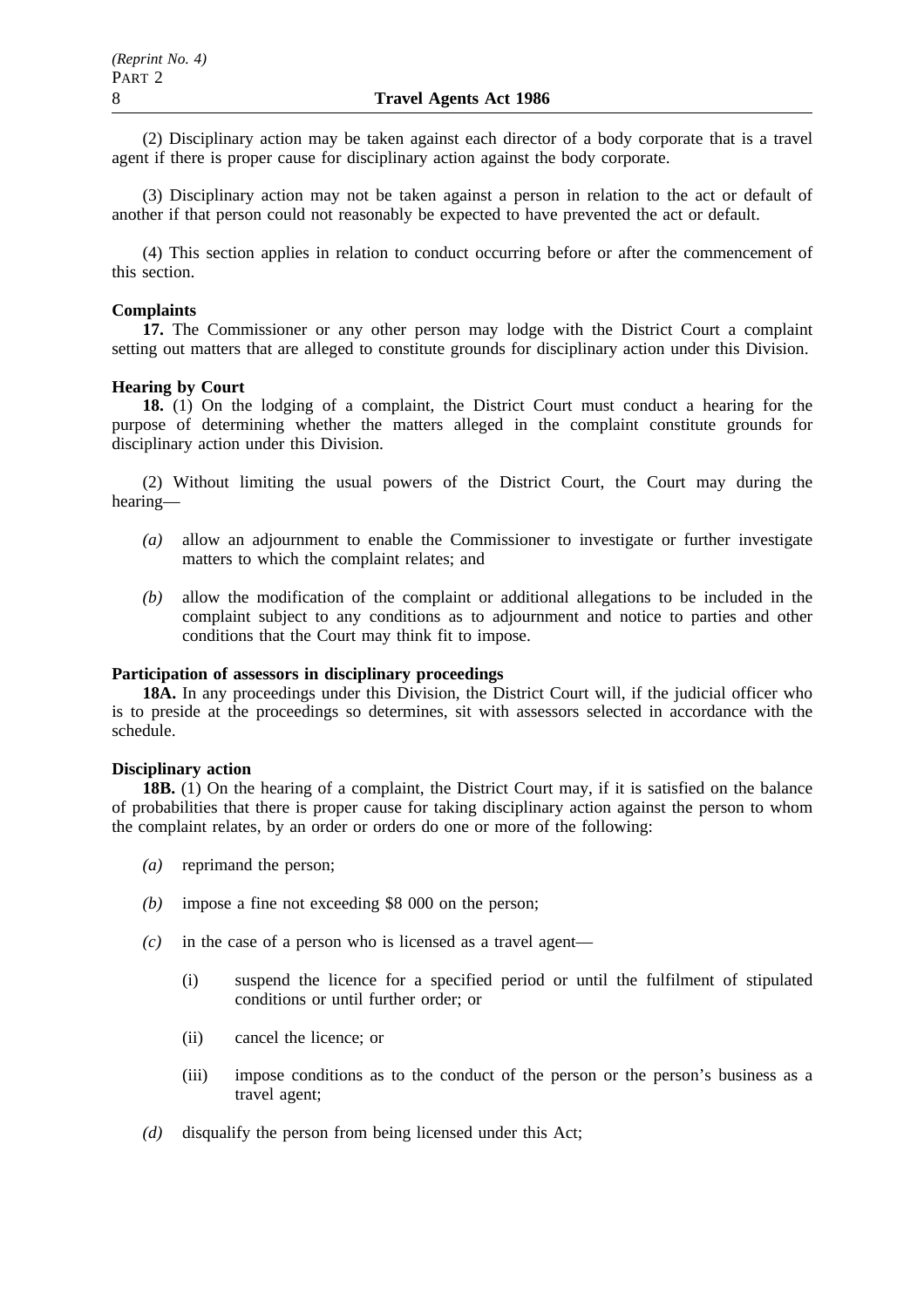- *(e)* prohibit the person from being employed or otherwise engaged in the business of a travel agent;
- *(f)* prohibit the person from being a director or having an interest in a body corporate that is a travel agent.
- (2) The District Court may—
- *(a)* stipulate that a disqualification or prohibition is to apply—
	- (i) permanently; or
	- (ii) for a specified period; or
	- (iii) until the fulfilment of stipulated conditions; or
	- (iv) until further order;
- *(b)* stipulate that an order relating to a person is to have effect at a specified future time and impose conditions as to the conduct of the person or the person's business until that time.
- $(3)$  If—
- *(a)* a person has been found guilty of an offence; and
- *(b)* the circumstances of the offence form, in whole or in part, the subject matter of the complaint,

the person is not liable to a fine under this section in respect of conduct giving rise to the offence.

#### **Contravention of orders**

**18C.** If a person—

- *(a)* is employed or otherwise engages in the business of a travel agent; or
- *(b)* becomes a director of a body corporate that is a travel agent,

in contravention of an order of the District Court, that person and the agent are each guilty of an offence.

Maximum penalty: \$35 000 or imprisonment for 6 months.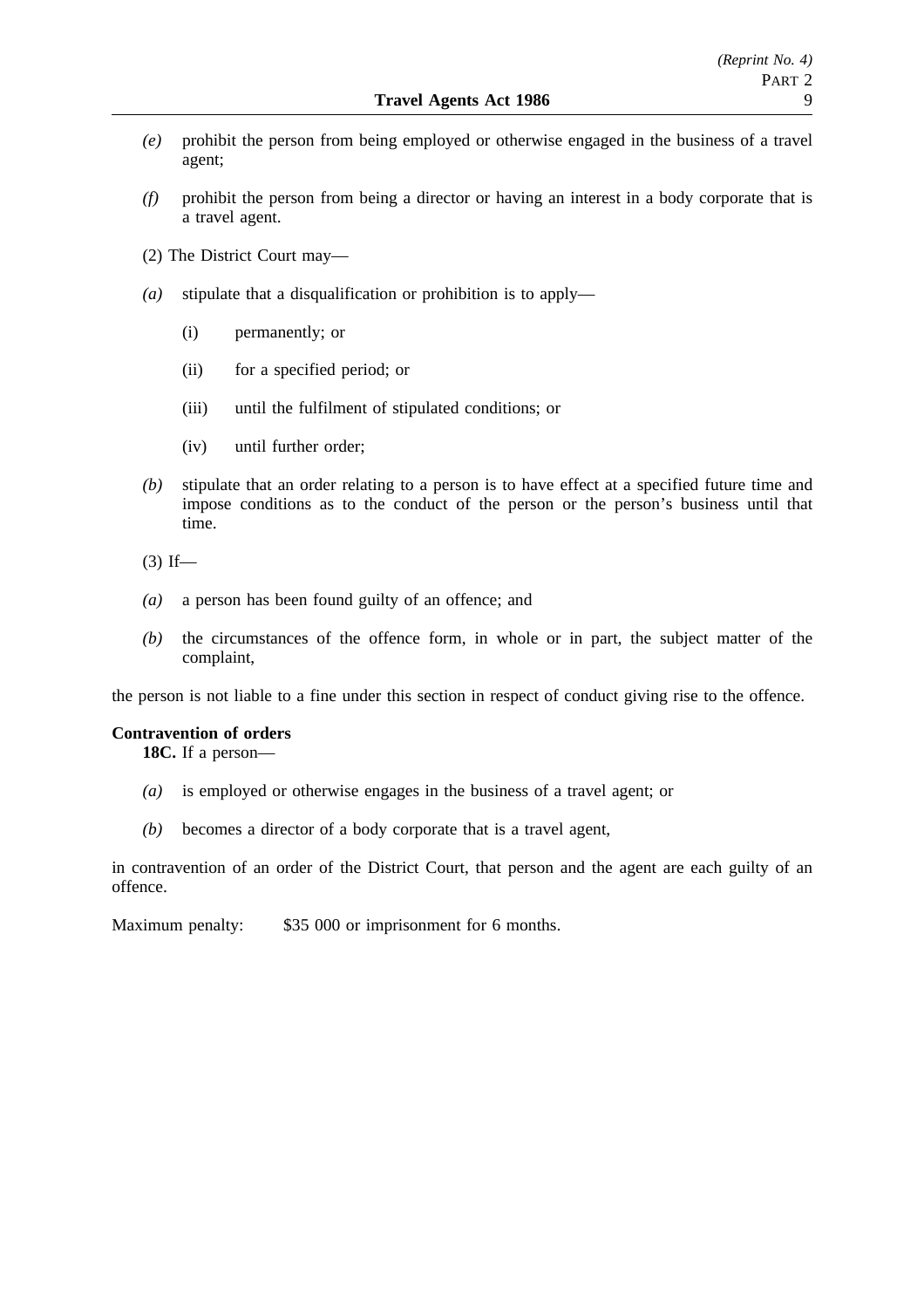### **PART 3 THE COMPENSATION SCHEME**

#### **Approval of the trust deed**

**19.** (1) The Minister may for the purposes of this Act—

- *(a)* approve an instrument as the trust deed;
- *(b)* approve any amendment to the trust deed.

(2) The trust deed and any approved amendment to the trust deed must be promulgated by regulation.

#### **Obligation of agent to participate in scheme**

**20.** (1) A licensed travel agent must be a contributor to the compensation scheme established by the trust deed.

(2) If the trustees determine that a licensed travel agent is not eligible or is no longer eligible to be a contributor to the compensation fund, the licence is, by force of this subsection, cancelled (but it revives if the trustees' determination is reversed on appeal).

#### **Appeals**

**21.** (1) If the trustees—

- *(a)* determine that a person is not eligible, or is no longer eligible, to be a contributor to the compensation fund; or
- *(b)* make a conditional determination that a person is eligible, or is to remain eligible, to be a contributor to the compensation fund,

the person may, within 28 days after service of notice of the determination, appeal against the determination or the condition to the District Court.

\*\*\*\*\*\*\*\*\*\*

- (3) On an appeal under this section, the District Court—
- *(a)* may confirm or reverse a determination of the trustees;
- *(b)* may confirm, vary or quash the condition to which a conditional determination is subject;
- *(c)* may make consequential or ancillary orders.

\*\*\*\*\*\*\*\*\*\*

#### **Trustees subrogated to rights of claimant**

**25.** (1) On payment to a claimant out of the compensation fund, the trustees are, to the extent of the payment, subrogated to the rights of the claimant arising from the circumstances to which the claim relates.

(2) If rights to which the trustees are subrogated lie against a licensed travel agent (or former licensed travel agent) that is a body corporate, the trustees may determine that those rights may be enforced against the directors or one or more of the directors of the body corporate.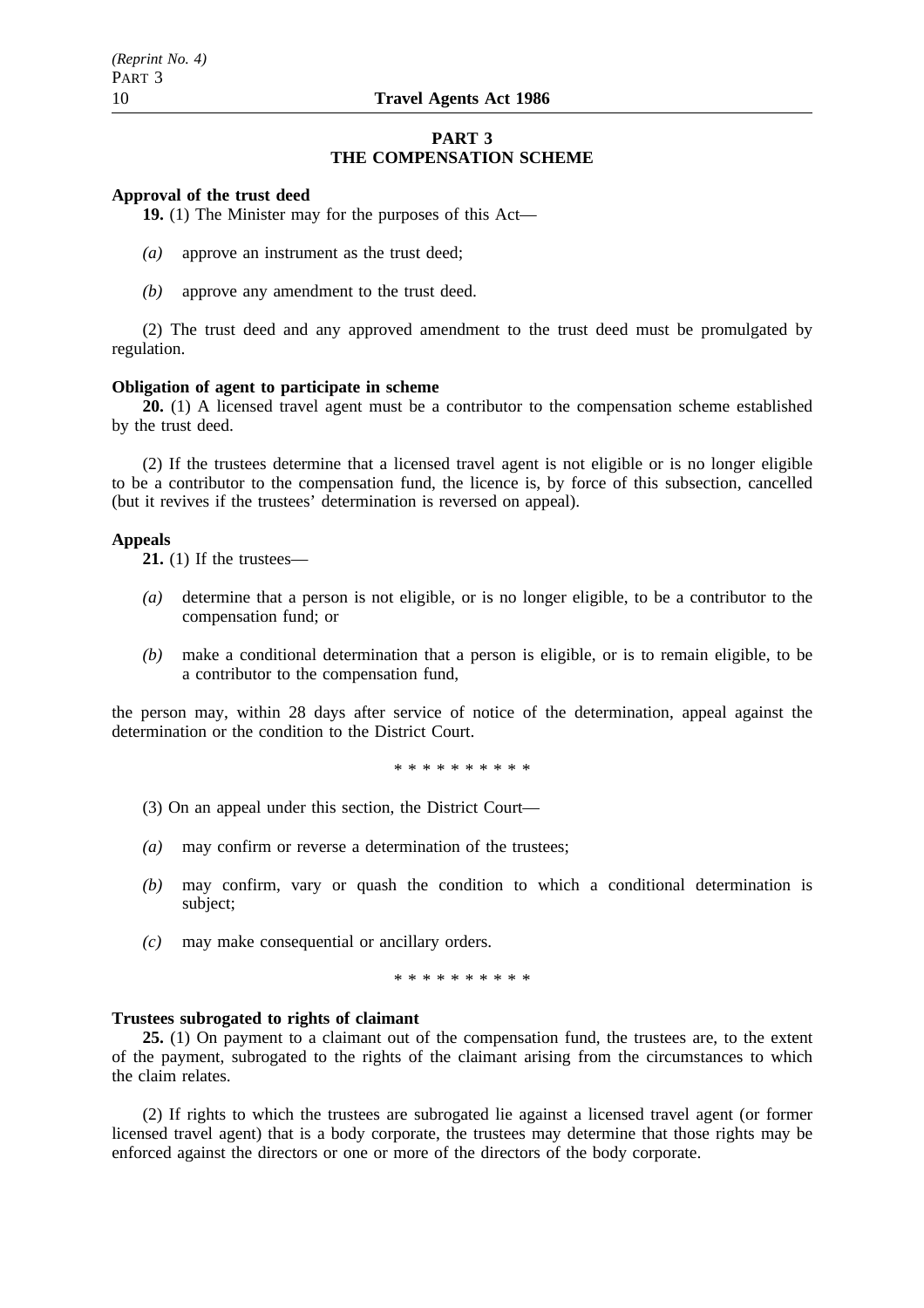(3) It is a defence in proceedings to enforce a right against a director of a body corporate under subsection (2), if the director proves that the director could not, by exercise of reasonable care, have prevented the occurrence of the circumstances out of which the claim arose.

## **Name in which trustees may sue and be sued**

**26.** (1) The trustees may sue and be sued under the name "The Travel Compensation Fund".

\*\*\*\*\*\*\*\*\*\*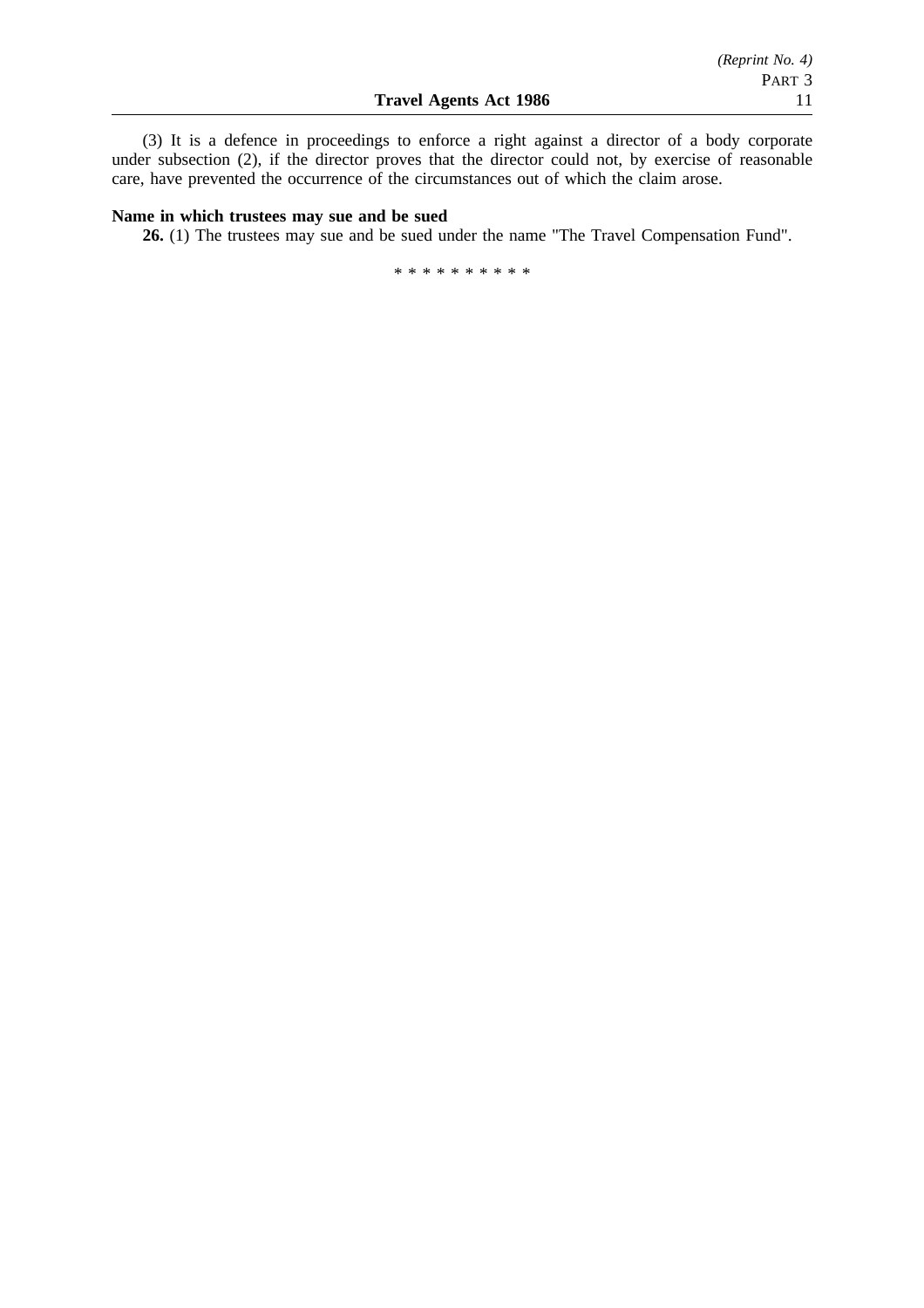# **PART 4 MISCELLANEOUS**

## **Delegations**

**27.** (1) The Commissioner may delegate any of the Commissioner's functions or powers under this Act—

- *(a)* to a person employed in the Public Service; or
- *(b)* to the person for the time being holding a specified position in the Public Service; or
- *(c)* to any other person under an agreement under this Act between the Commissioner and an organisation representing the interests of persons affected by this Act.

(2) The Minister may delegate any of the Minister's functions or powers under this Act (except the power to direct the Commissioner).

- (3) A delegation under this section—
- *(a)* must be in writing; and
- *(b)* may be conditional or unconditional; and
- *(c)* is revocable at will; and
- *(d)* does not prevent the delegator from acting in any matter.

# **Agreement with professional organisation**

**28.** (1) The Commissioner may, with the approval of the Minister, make an agreement with an organisation representing the interests of persons affected by this Act under which the organisation undertakes a specified role in the administration or enforcement of this Act.

- (2) The agreement—
- *(a)* must be in writing and executed by the Commissioner and the organisation; and
- *(b)* may contain delegations by the Commissioner of functions or powers under this Act or the *Fair Trading Act 1987*; and
- *(c)* must set out any conditions governing the performance or exercise of functions or powers conferred on the organisation; and
- *(d)* must make provision for the variation and termination of the agreement by the Commissioner with the approval of the Minister or the organisation.

(3) The Commissioner may not delegate any of the following for the purposes of the agreement:

- *(a)* functions or powers under Part 2;
- *(b)* power to request the Commissioner of Police to investigate and report on matters under this Part;
- *(c)* power to commence a prosecution for an offence against this Act.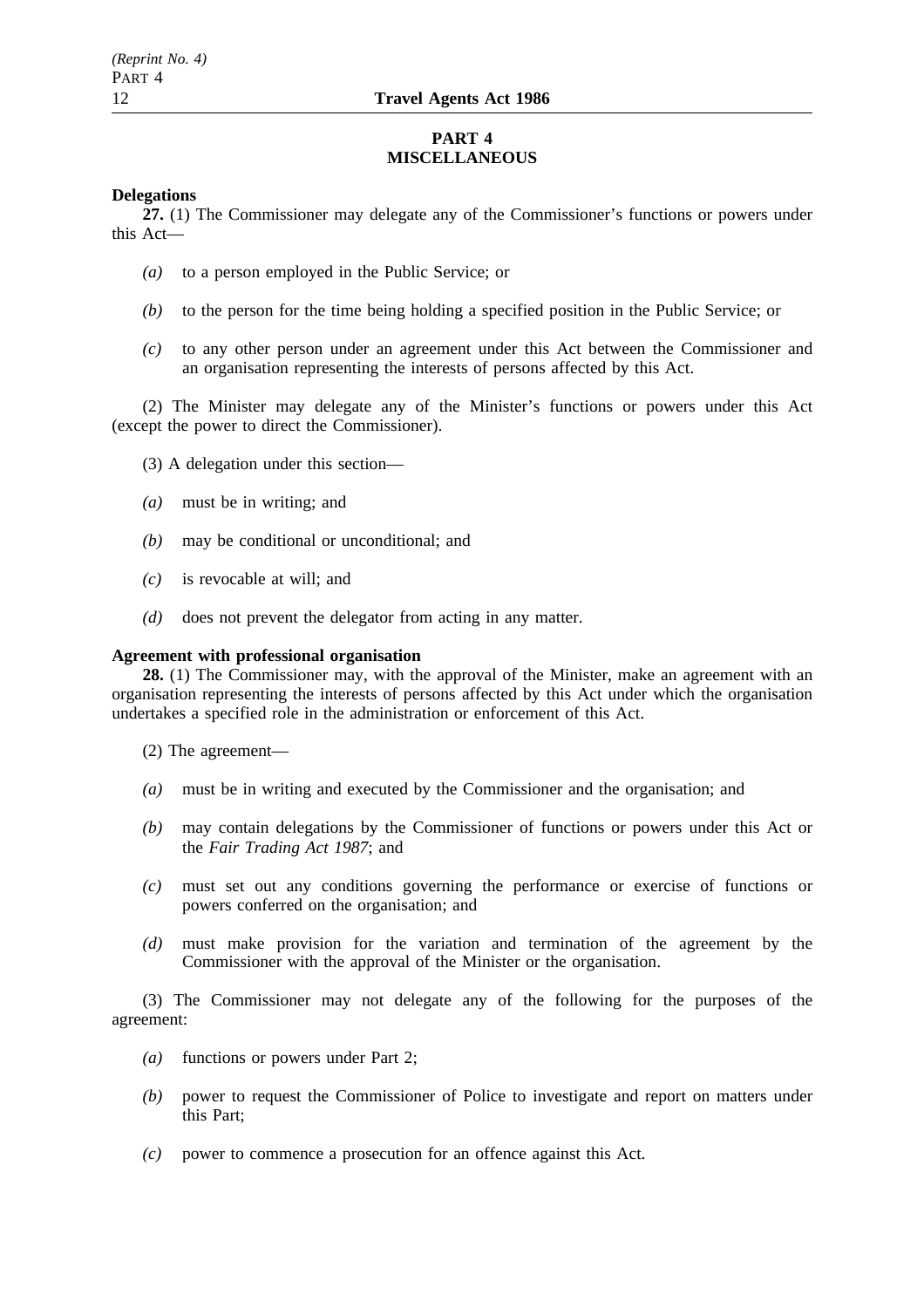- (4) A delegation by the Commissioner for the purposes of the agreement—
- *(a)* has effect subject to the conditions specified in the agreement; and
- *(b)* may be varied or revoked by the Commissioner in accordance with the terms of the agreement; and
- *(c)* does not prevent the Commissioner from acting in any matter.

(5) The Minister must, within six sitting days after the making of the agreement, cause a copy of the agreement to be laid before both Houses of Parliament.

#### **Exemptions**

**29.** (1) The Minister may, on application by a person, exempt the person from compliance with a specified provision of this Act.

(2) An exemption under this section is subject to the conditions (if any) imposed by the Minister.

(3) The Minister may, at his or her discretion, vary or revoke an exemption under this section.

(4) The grant or a variation or revocation of an exemption under this section must be notified in the *Gazette*.

#### **Registers**

**30.** (1) The Commissioner must keep a register of persons licensed as travel agents.

- (2) The Commissioner must record on the register—
- *(a)* disciplinary action taken against a person under this Act; and
- *(b)* a note of any assurance accepted by the Commissioner under the *Fair Trading Act 1987* in relation to a licensed travel agent.
- (3) A person may inspect a register on payment of the fee fixed by regulation.

## **Commissioner and proceedings before District Court**

**31.** (1) The Commissioner is entitled to be joined as a party to any proceedings of the District Court under Part 2.

(2) The Commissioner may appear personally in any such proceedings or may be represented at the proceedings by counsel or a person employed in the Public Service.

### **False or misleading information**

**32.** A person must not make a statement that is false or misleading in a material particular (whether by reason of the inclusion or omission of any particular) in any information provided, or record kept, under this Act.

- Maximum penalty: *(a)* If the person made the statement knowing that it was false or misleading—\$10 000;
	- *(b)* In any other case—\$2 500.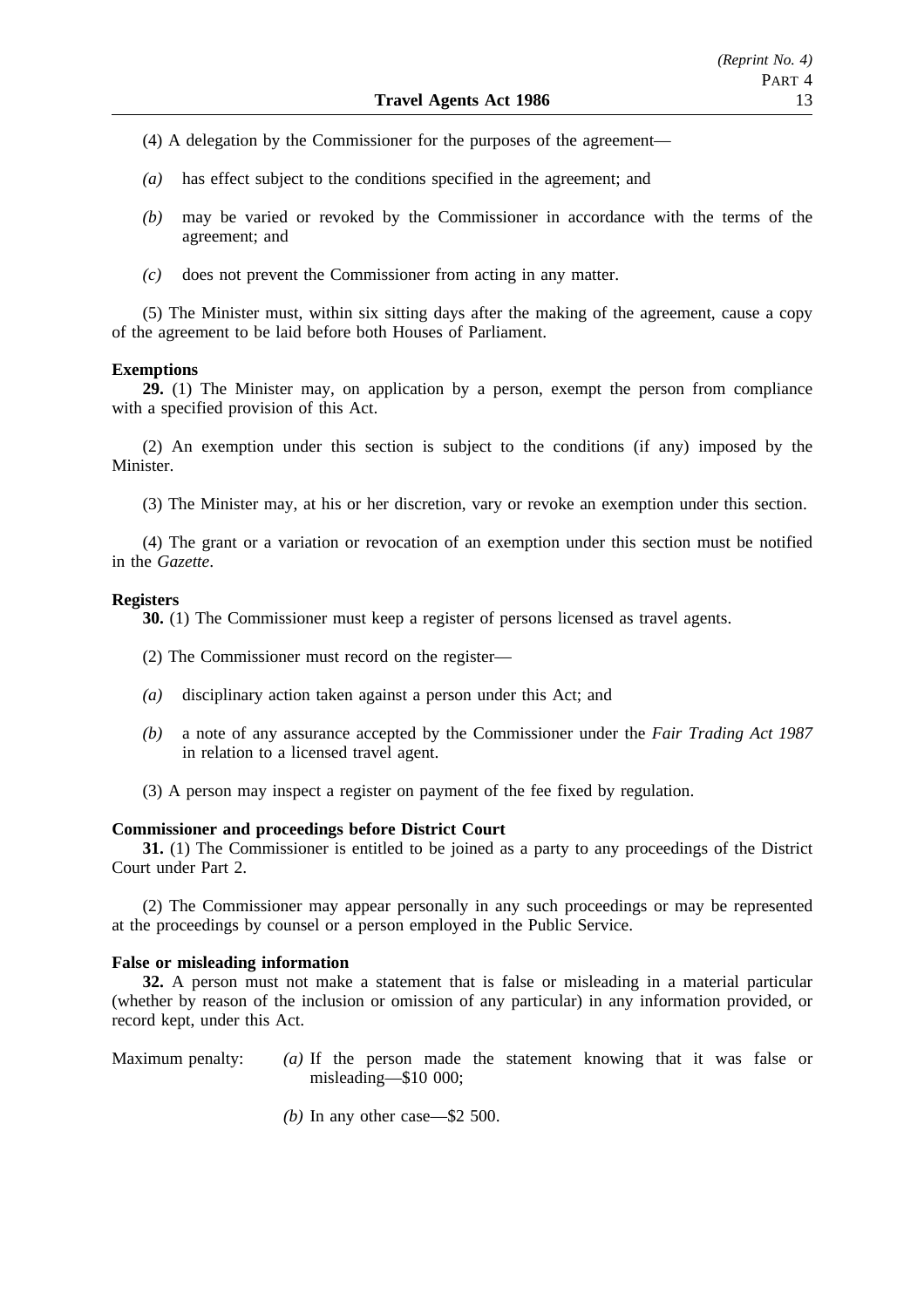## **Notice to be displayed**

**33.** A person carrying on business as a travel agent authorised by a licence must maintain in a conspicuous position in each place from which the business is carried on a notice clearly showing—

- *(a)* the name of the licensed travel agent as it appears in the licence; and
- *(b)* any other information required by regulation.

Maximum penalty: \$2 500.

#### **Travel agent to use authorised name**

**34.** (1) A licensed travel agent must not carry on business as a travel agent under any name except the agent's authorised name.

Maximum penalty: \$2 500.

(2) A licensed travel agent must ensure that the agent's authorised name and any other information required by regulation appears—

- *(a)* in any advertisement (other than an advertisement relating solely to the recruiting of staff) published in the course of the agent's business; and
- *(b)* in any letter, statement, invoice, cheque, receipt or other document issued in the course of the agent's business.

Maximum penalty: \$2 500.

#### **Accounts to be kept**

**35.** (1) A person who carries on business as a travel agent must keep such accounting records as are necessary correctly to record and explain the financial transactions and financial position of the business.

Maximum penalty: \$2 500.

- (2) The accounting records must—
- *(a)* contain sufficient information for the preparation and audit of true and fair profit and loss accounts and balance sheets; and
- *(b)* be kept at the person's principal place of business in this State; and
- *(c)* be kept in the English language.

#### **Statutory declaration**

**36.** If a person is required to provide information to the Commissioner, the Commissioner may require the information to be verified by statutory declaration and, in that event, the person will not be taken to have provided the information as required unless it has been verified in accordance with the requirements of the Commissioner.

# **Investigations**

**37.** The Commissioner of Police must, at the request of the Commissioner, investigate and report on any matter relevant to—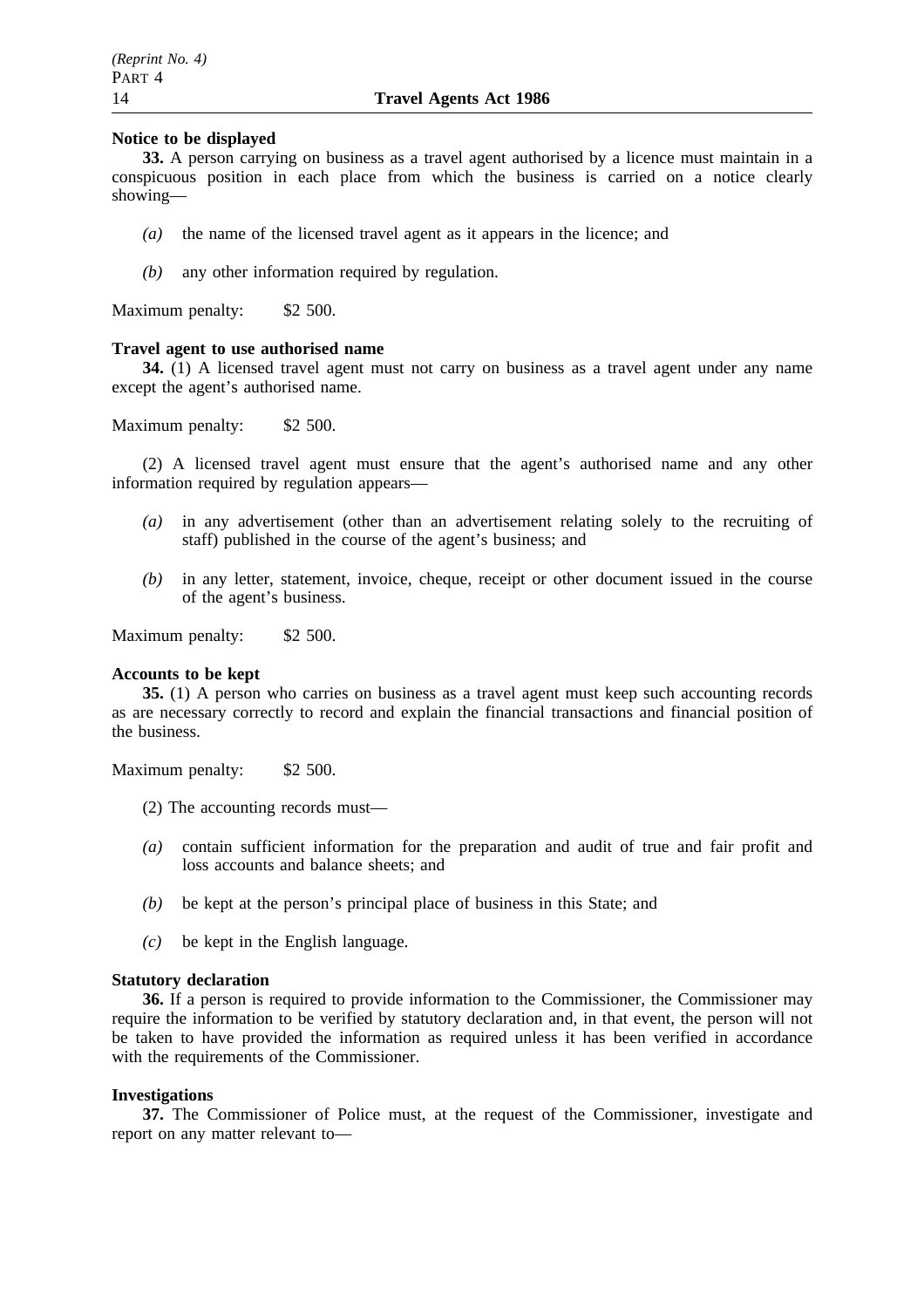- *(a)* the determination of an application under this Act; or
- *(b)* a matter that might constitute proper cause for disciplinary action under this Act.

# **General defence**

**38.** It is a defence to a charge of an offence against this Act if the defendant proves that the offence was not committed intentionally and did not result from any failure on the part of the defendant to take reasonable care to avoid the commission of the offence.

## **Liability for act or default of officer, employee or agent**

**39.** For the purposes of this Act, an act or default of an officer, employee or agent of a person carrying on a business will be taken to be an act or default of that person unless it is proved that the officer, employee or agent acted outside the scope of his or her actual, usual and ostensible authority.

# **Offences by bodies corporate**

**40.** If a body corporate is guilty of an offence against this Act, each director of the body corporate is, subject to the general defence under this Part, guilty of an offence and liable to the same penalty as may be imposed for the principal offence.

# **Continuing offence**

**41.** (1) A person convicted of an offence against a provision of this Act in respect of a continuing act or omission—

- *(a)* is liable, in addition to the penalty otherwise applicable to the offence, to a penalty for each day during which the act or omission continued of not more than one-tenth of the maximum penalty prescribed for that offence; and
- *(b)* is, if the act or omission continues after the conviction, guilty of a further offence against the provision and liable, in addition to the penalty otherwise applicable to the further offence, to a penalty for each day during which the act or omission continued after the conviction of not more than one-tenth of the maximum penalty prescribed for the offence.

(2) If an offence consists of an omission to do something that is required to be done, the omission will be taken to continue for as long as the thing required to be done remains undone after the end of the period for compliance with the requirement.

## **Prosecutions**

**42.** (1) Proceedings for an offence against this Act must be commenced within two years after the date on which the offence is alleged to have been committed or, with the authorisation of the Minister, at a later time within five years after that date.

(2) A prosecution for an offence against this Act cannot be commenced except by—

- *(a)* the Commissioner; or
- *(b)* an authorised officer under the *Fair Trading Act 1987*; or
- *(c)* a person who has the consent of the Minister to commence the prosecution.

(3) In any proceedings, an apparently genuine document purporting to be a certificate of the Minister certifying authorisation of, or consent to, a prosecution for an offence against this Act will be accepted, in the absence of proof to the contrary, as proof of the authorisation or consent.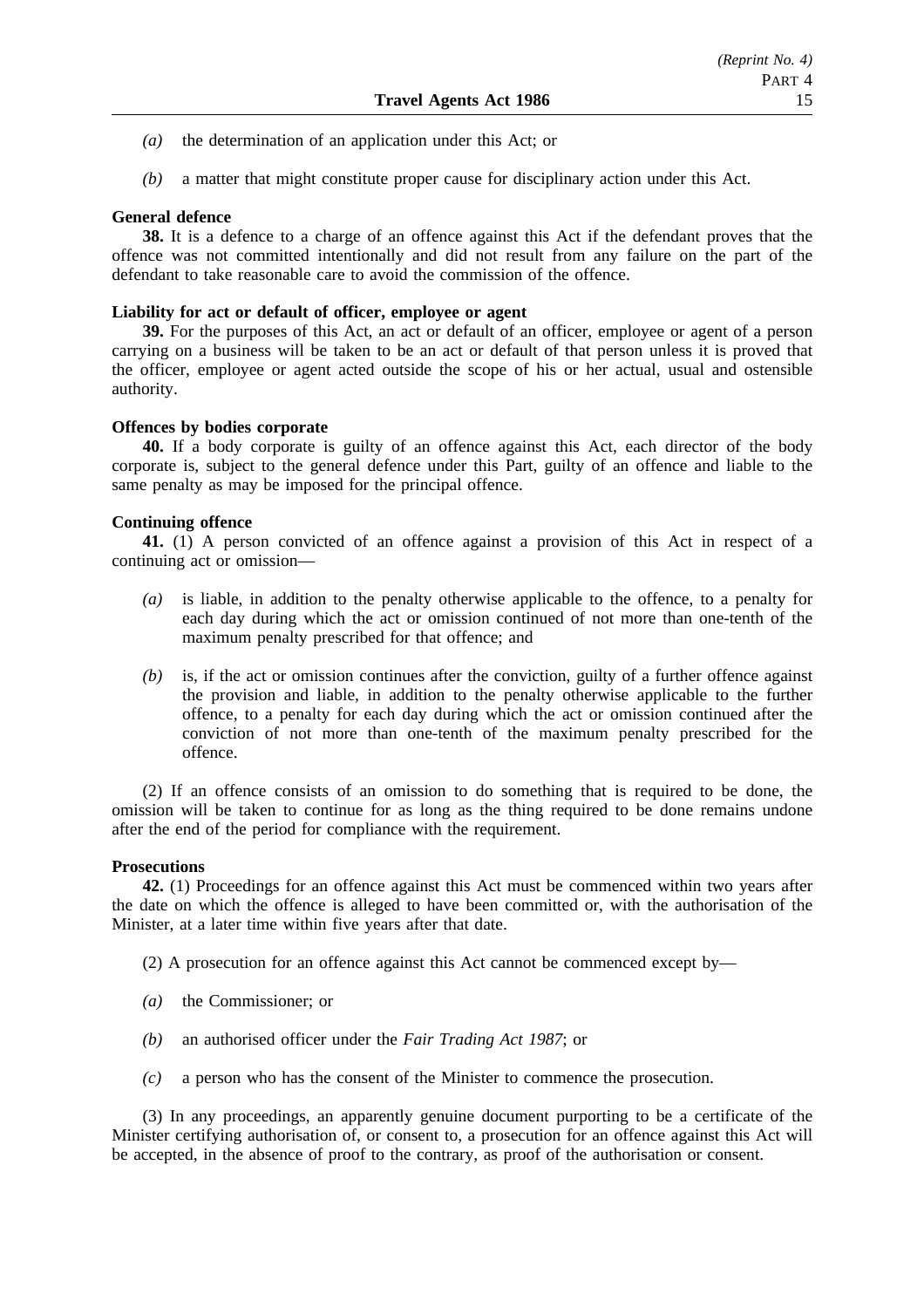## **Evidence**

**43.** In any proceedings, an apparently genuine document purporting to be a certificate of the Commissioner certifying that a person was or was not licensed as a travel agent on a specified date will be accepted, in the absence of proof to the contrary, as proof of the matters so certified.

## **Service of documents**

**44.** (1) Subject to this Act, a notice or document required or authorised by this Act to be given to or served on a person may—

- *(a)* be served on the person personally; or
- *(b)* be posted in an envelope addressed to the person—
	- (i) at the person's last known address; or
	- (ii) if the person is a licensed travel agent—at the person's address for service; or
- *(c)* if the person is a licensed travel agent—be left for the person at the address for service with someone apparently over the age of 16 years; or
- *(d)* be transmitted by facsimile transmission to a facsimile number provided by the person (in which case the notice or document will be taken to have been given or served at the time of transmission).

(2) The address for service of a licensed travel agent is the address of which the Commissioner has been last notified in writing by the agent as the agent's address for service.

## **Annual report**

**45.** (1) The Commissioner must, on or before 31 October in each year, submit to the Minister a report on the administration of this Act during the period of 12 months ending on the preceding 30 June.

(2) The Minister must, within six sitting days after receipt of the report, cause a copy of the report to be laid before each House of Parliament.

## **Regulations**

**46.** (1) The Governor may make such regulations as are contemplated by, or necessary or expedient for the purposes of, this Act.

(2) Without limiting the generality of subsection (1), the regulations may—

- *(a)* require licensed travel agents to comply with a code of conduct;
- *(b)* fix fees to be paid in respect of any matter under this Act and regulate the recovery, refund, waiver or reduction of such fees;
- *(c)* exempt (conditionally or unconditionally) classes of persons or activities from the application of this Act or specified provisions of this Act;
- *(d)* prescribe the records to be kept by licensed travel agents and the manner in which the records must be kept;
- *(e)* require periodic audits to be made of the accounts required by this Act to be kept by persons who carry on business as travel agents, and provide for the appointment of auditors;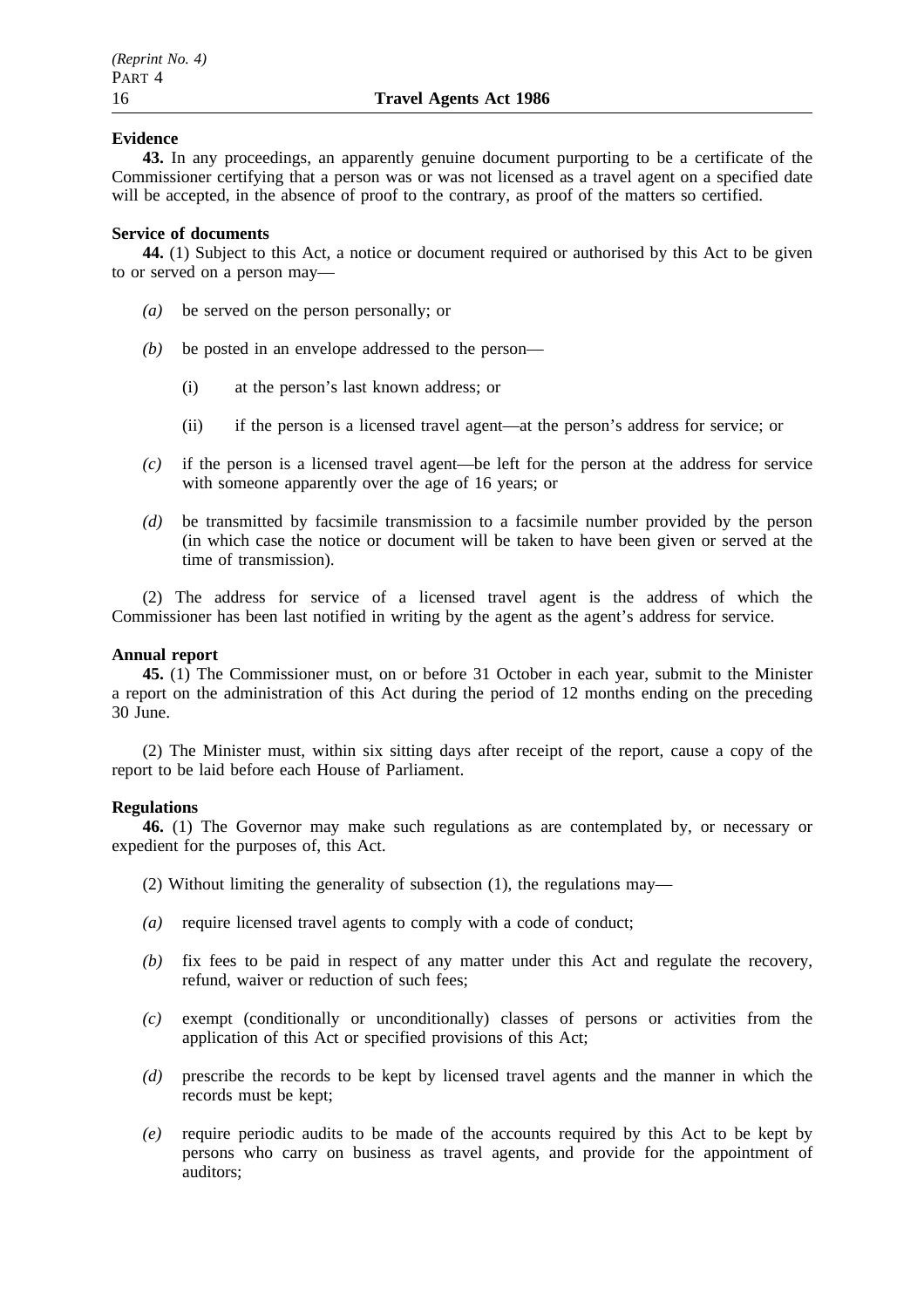- *(f)* regulate the form and content of advertisements concerning the services offered by persons carrying on business as travel agents;
- *(g)* provide for the furnishing of returns to enable calculation of contributions to the compensation fund;
- *(h)* impose a penalty (not exceeding a fine of \$2 500) for contravention of, or noncompliance with, a regulation;
- *(i)* fix expiation fees, not exceeding \$210, for alleged offences against the regulations.
- (3) Regulations under this Act—
- *(a)* may be of general application or limited application;
- *(b)* may make different provision according to the matters or circumstances to which they are expressed to apply;
- *(c)* may provide that a matter or thing in respect of which regulations may be made is to be determined according to the discretion of the Commissioner or the Minister.

(4) The regulations may operate by reference to a specified code as in force at a specified time or as in force from time to time.

- (5) If a code is referred to in the regulations—
- *(a)* a copy of the code must be kept available for inspection by members of the public, without charge and during normal office hours, at an office determined by the Minister; and
- *(b)* evidence of the contents of the code may be given in any legal proceedings by production of a document apparently certified by the Minister to be a true copy of the code.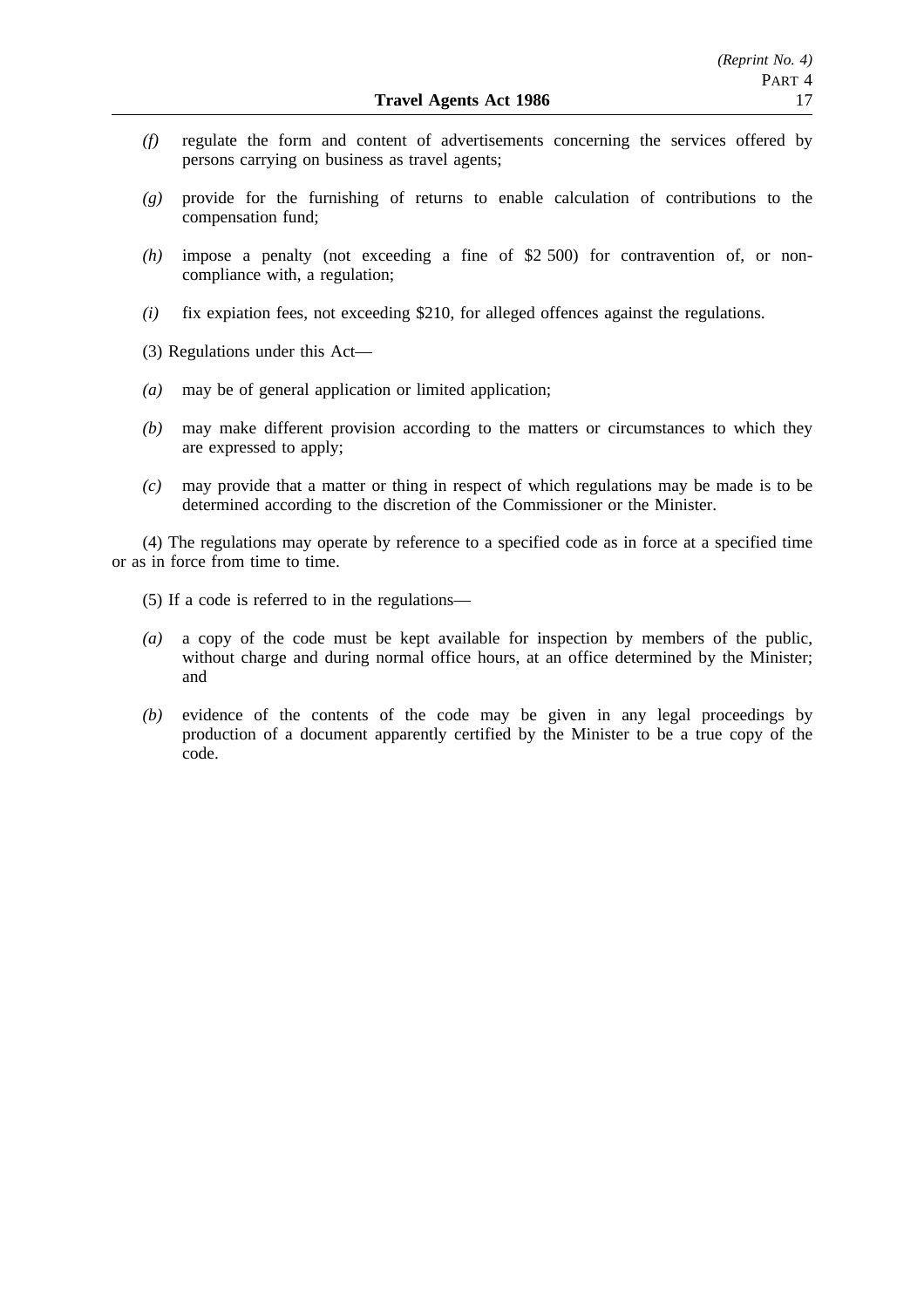# 18 **Travel Agents Act 1986**

#### **SCHEDULE**

*Appointment and Selection of Assessors for District Court*

(1) The Minister must establish the following panels of persons who may sit with the District Court as assessors in proceedings under Part 2—

*(a)* a panel consisting of persons representative of travel agents;

*(b)* a panel consisting of persons representative of members of the public who deal with travel agents.

(2) A member of a panel is to be appointed by the Minister for a term of office not exceeding three years and on conditions determined by the Minister and specified in the instrument of appointment.

(3) A member of a panel is, on the expiration of a term of office, eligible for reappointment.

(4) Subject to subclause (5), if assessors are to sit with the District Court in proceedings under Part 2, the judicial officer who is to preside at the proceedings must select one member from each of the panels to sit with the Court in the proceedings.

(5) A member of a panel who has a personal or a direct or indirect pecuniary interest in a matter before the District Court is disqualified from participating in the hearing of the matter.

(6) If an assessor dies or is for any reason unable to continue with any proceedings, the District Court constituted of the judicial officer who is presiding at the proceedings and the other assessor may, if the judicial officer so determines, continue and complete the proceedings.